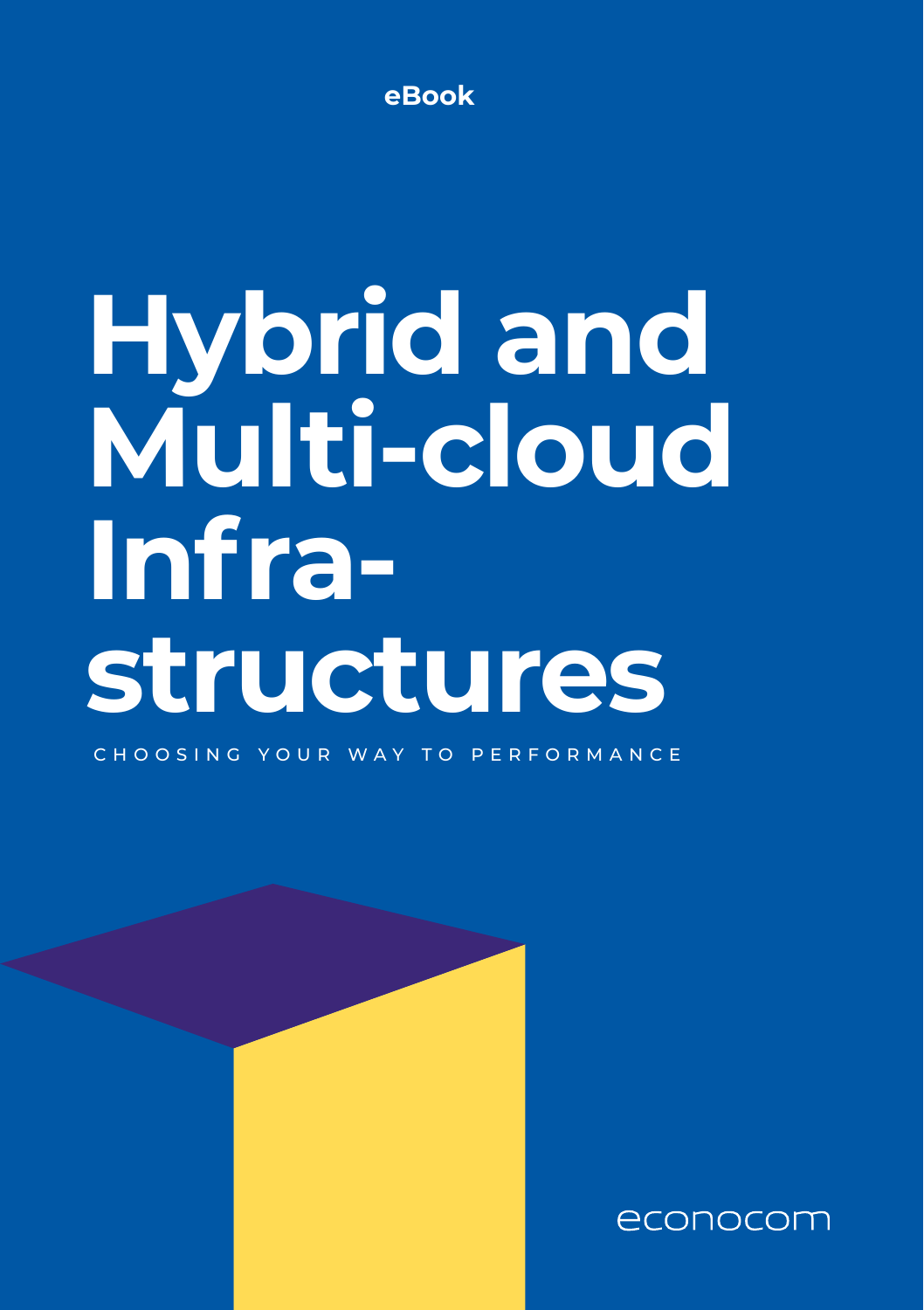|                                                                             | The digitized company in the face of its new challenges <b>with all construct to the set of the set of</b>                                                                                                                       |
|-----------------------------------------------------------------------------|----------------------------------------------------------------------------------------------------------------------------------------------------------------------------------------------------------------------------------|
| A differentiated infrastructure is the key<br>to the digital transformation | <u> 1989 - Johann Barn, mars an t-Amerikaansk kommunister (</u>                                                                                                                                                                  |
|                                                                             | Four models expected to coexist<br>experience and the contract of the contract of the contract of the contract of the contract of the contract of the contract of the contract of the contract of the contract of the contract o |
|                                                                             | Hybridization multiplies the possibilities <b>National Community of the Second Property of Australia</b>                                                                                                                         |
|                                                                             |                                                                                                                                                                                                                                  |
|                                                                             | Heterogeneity: a reality and an opportunity                                                                                                                                                                                      |
|                                                                             | Solving the operational equation and the control of the state of the state of the state of the state of the state of the state of the state of the state of the state of the state of the state of the state of the state of t   |
|                                                                             |                                                                                                                                                                                                                                  |
| <b>Ingredients of success</b>                                               | <u> 1989 - Johann John Stone, market fan it ferstjer fan de fan it ferstjer fan it ferstjer fan it ferstjer fan i</u>                                                                                                            |
|                                                                             | 03 An integrated transformation and operation strategy —————————————————————————                                                                                                                                                 |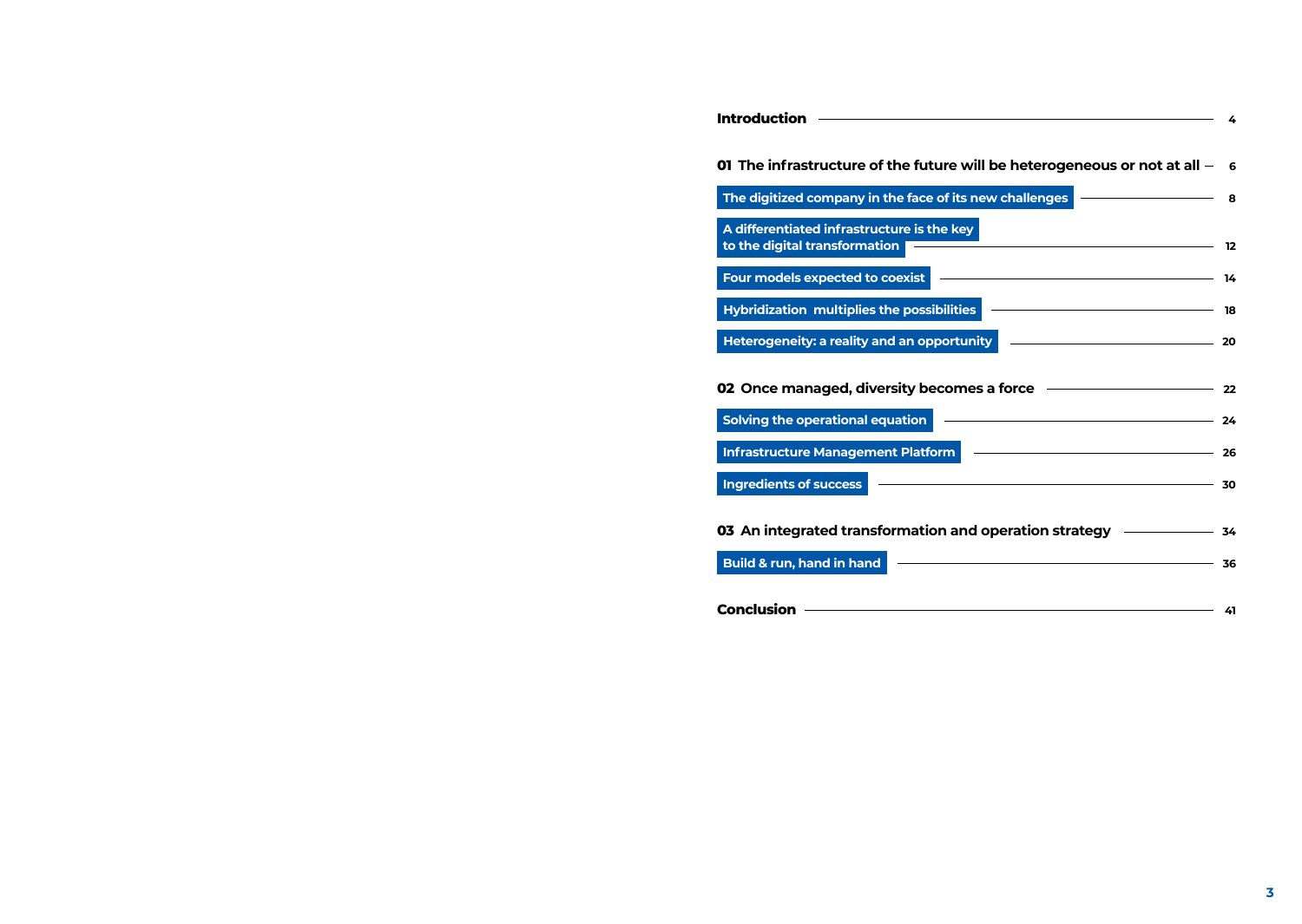$\bullet$ 

# **introduction**

Information technology vendors have always sought to sell a miracle solution which in replacing the previous technology met all the needs and solved all the problems, irrespective of the company, its size or line of business. We must acknowledge today that this has never been the case and probably never will be. Owing to the specific history, choices, stakes and priorities of each company, various technologies necessarily coexist and information systems are destined to be heterogeneous.

Conversely, the digital revolution is a reality that imposes itself uniformly on all organizations. All companies are faced with new economic models, new digitized processes, new uses, new performance and availability requirements, new threats, new regulations, etc., and the information system has to adapt accordingly, not

in order not only to be able to meet these challenges but to continue to do so tomorrow and the day after tomorrow. The digital revolution has brought uses and users in the centre of the system and the B2C standards of excellence are imposed on the company.

At issue for the ISD is how to ensure the digital transformation of the company while relying on a fundamentally heterogeneous environment.

As this heterogeneity is a fact, the aim is to turn it into an asset. The company must be able to choose its path of development to capitalize on all the options available where and when needed, without running the risk of becoming a prisoner of its choices. This path entails chartering the course of hybrid and multicloud infrastructures and is within reach of all companies.

**% of infrastructure provided by the (public and/or private) cloud** (CXP/ PAC, 2017)



**Global market of public cloud services in 2018** (Gartner, 2018)

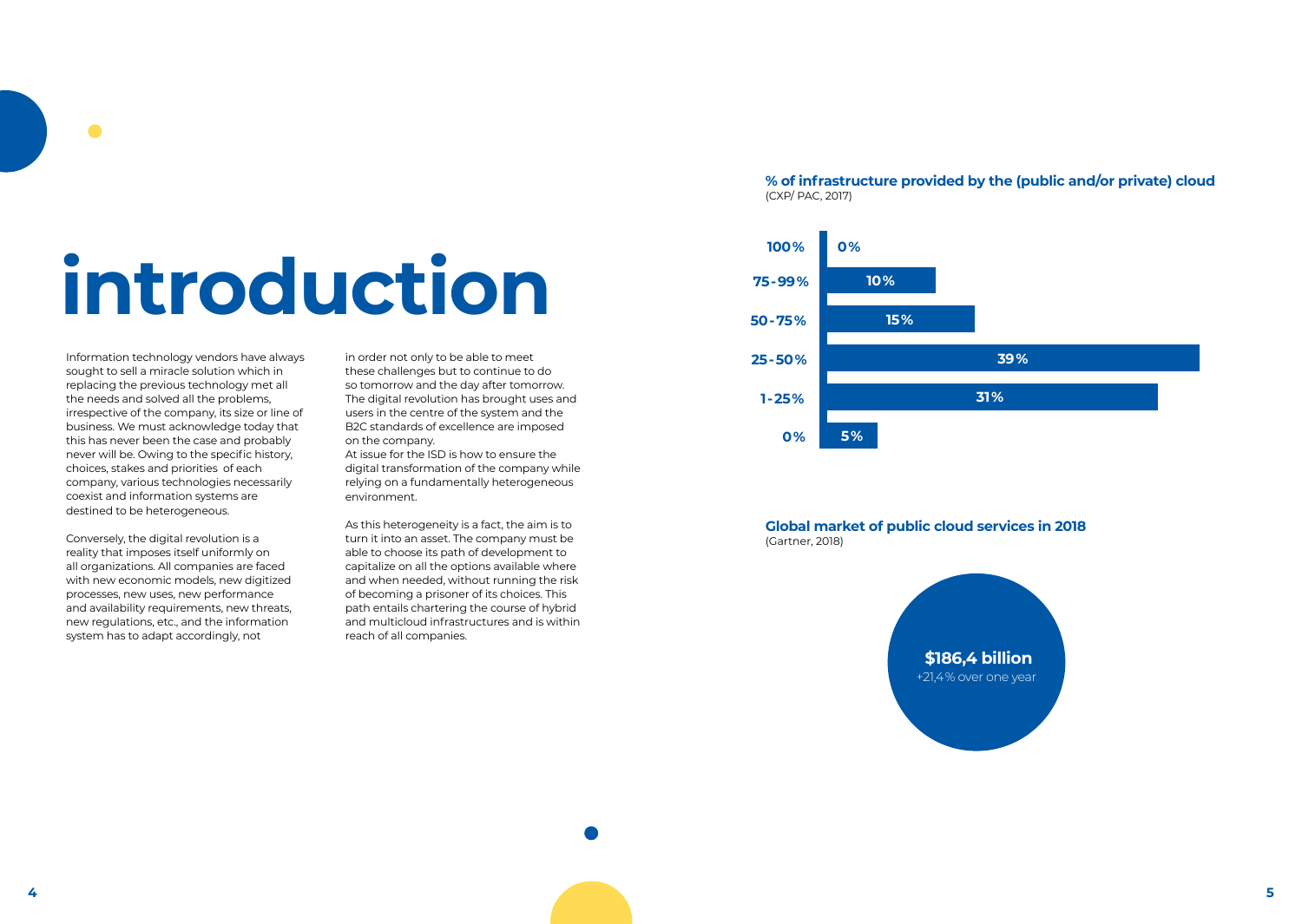

# **01 The infrastructure of the future**

will be heterogeneous or not at all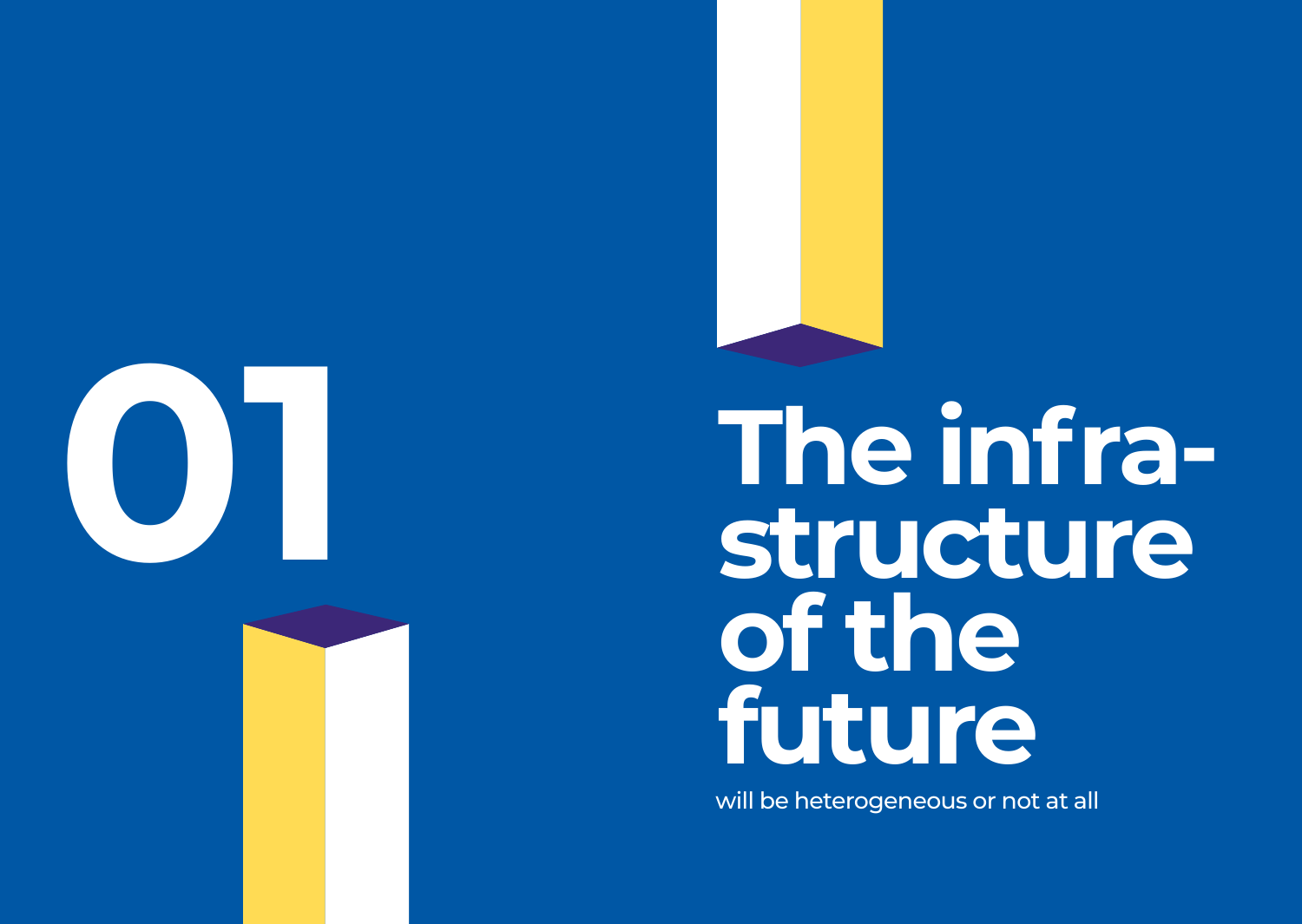# **The digitized company in the face of its new challenges**

**According to a study1 conducted by CXP / PAC for Econocom, nearly all French large and medium-sized businesses and administrative bodies have already embarked on their digital transformation. In other words, digital technology is everywhere: in your company, customers, suppliers and competitors. The technology is no longer a differentiator in and of itself. Its contribution is henceforth measured by the way it is used by the company to adapt and succeed in a rapidly changing economic and societal environment.** 

#### **Which of these statements describes best the "digital transformation path" of your IT infrastructure?** ©PAC‑ a CXP Group Company, 2017

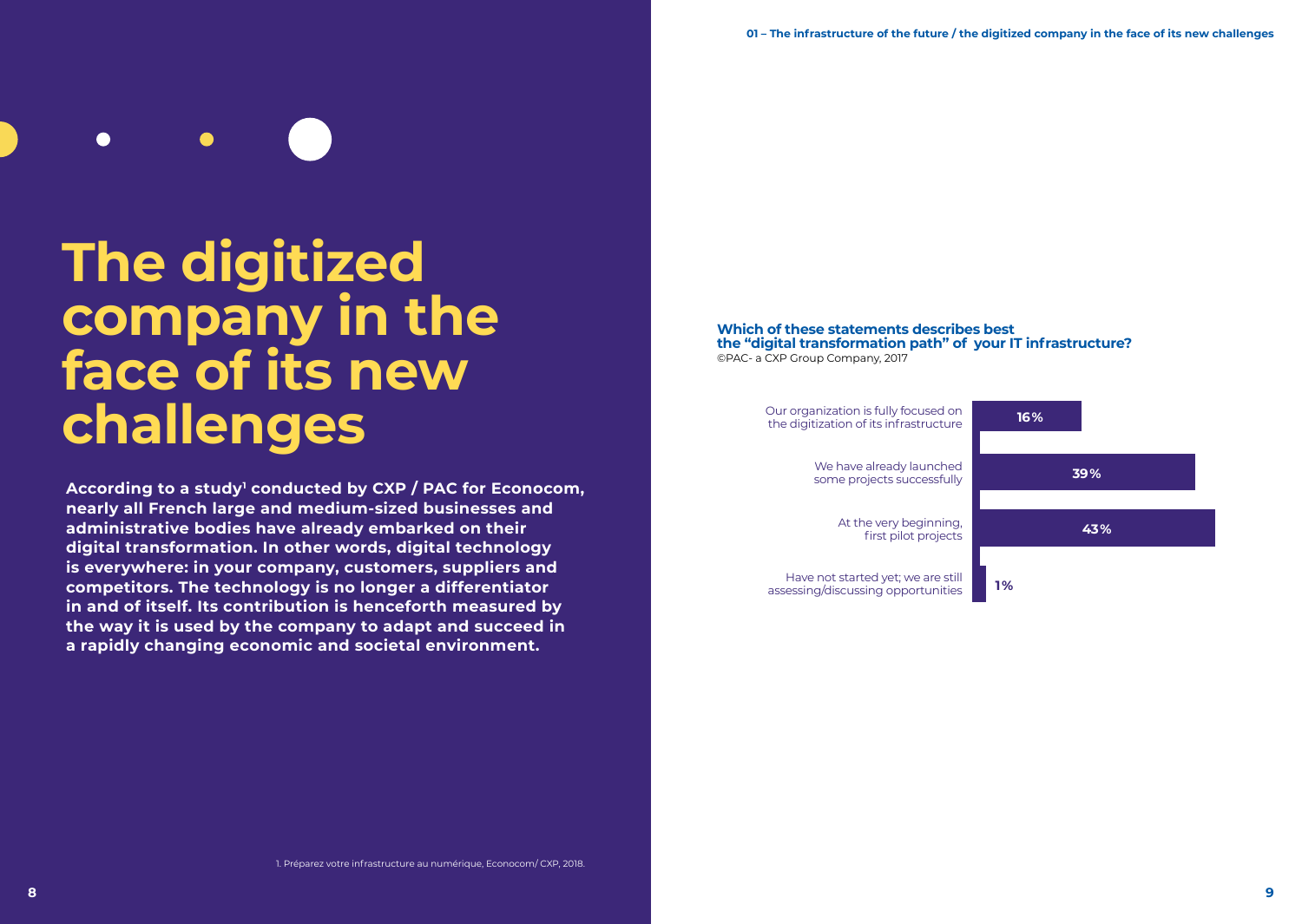**In this respect, IT is in the front line to help companies meet three major challenges:** 



#### **Value creation**

Technology must be a lever or doing things different, faster and better.

Presented in the form of packaged services for optimal efficiency and experience, it improves the productivity of the workforce. It promotes agility, cooperation and the dissemination of information in decompartmentalized, less hierarchical professional communities. It strengthens innovation by stimulating creativity and by opening up new opportunities for products and services. Finally, it shortens the time to market by streamlining the decisionmaking and execution chain.



#### **Intangible asset control**

As digitization progresses, the company's activity relies more and more on intangible elements: applications whose availability and performance have to be in line with the expectations of customers and external users; data that have to be secured and used in compliance with the regulations; intellectual property, trademarks, a reputation that has to be closely monitored, etc. One of the key missions of IT is to guarantee the reliability, integrity, efficacy and conformity of these intangible assets while promoting their decompartmentalization and opening.



#### **Cost reduction**

With automation, rationalization, anticipation, adjustment of resources to needs, the modernization of systems that are expensive to run, the reduction of the energy footprint, etc., IT can make a significant contribution to reducing the company's operating costs. Above all, however, it can help the different lines of business to reduce their costs through all sorts of optimizations based on harnessing of data.

**Against this background, all the links of the technical chain, down to the lowest tiers of the infrastructure, must be designed, chosen, operated and accessed along these three main lines. A server will be judged to be effective not on its intrinsic characteristics, but on its capacity to provide the quality of service expected by the end users at the lowest cost.**

**Furthermore, in a rapidly changing environment, the optimal solution today might no longer be so tomorrow. It is therefore vital for the technical base to boast the necessary agility and flexibility so that the company can adjust its strategy dynamically.**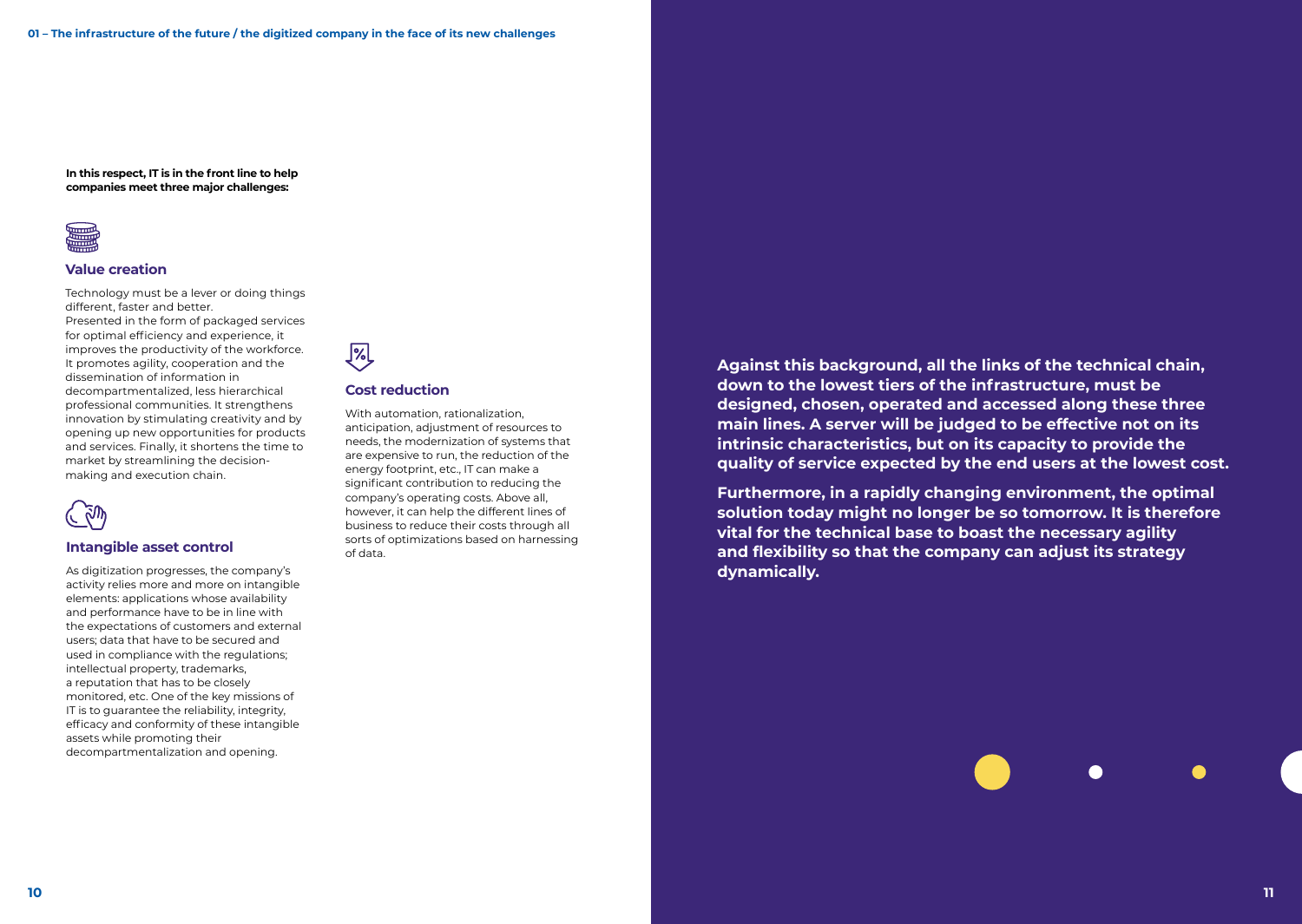# **A differentiated infrastructure is the key to the digital transformation**

 $\bullet$ 

**When ISDs are asked about the objectives they set for the development of their infrastructures, they clearly cite the three key challenges to the digital transformation: value creation, cost reduction and intangible asset control. As shown by the results in the table below, IT managers focus particularly on the latter aspect which falls exclusively under their purview, indicating that their priority challenges are the performance and availability of systems, their operational control and their conformity. Nevertheless, the fact that they consider innovation more important than reducing cost, or that increasing employee motivation gets a relatively high score, is telling of the new challenges that they assign to infrastructure in the age of digital transformation.**

Infrastructure is no longer that rather massive and vague, one-size-fits-all base whose role was limited to providing a foundation and security for the information system. Infrastructure choices henceforth have a decisive impact on business. They provide developers with the flexibility needed to carry out their projects in agile fashion; data scientists with the environments that enable them to explore and use data as they want; the marketing and sales department with the capacity to absorb traffic peaks caused by a promotional operation, etc.

As the foundation stone of digital services, infrastructure must therefore be cut to measure to suit the needs and the context of use: type of user, level of performance and security expected, optimal value for cost, etc. To meet the challenges of the digital transformation, the ISD will not necessarily try standardize its infrastructure with a vengeance, but will rather endeavour to acquire a range of platforms suitable for the diversity of the cases of use, and provided in the form of clearly differentiated services to IT users and lines of business.

**Which of these statements do you consider as a major, minor or no objective for the digital transformation of your infrastructure?** Source: CXP‑PAC 2018 study

Prepare your infrastructure for digital technology

|                                                  | <b>Major</b><br>objective | <b>Minor</b><br>objective | <b>No</b><br>objective |
|--------------------------------------------------|---------------------------|---------------------------|------------------------|
| <b>Performance</b><br>and availability           | 58%                       | 33%                       | 9%                     |
| <b>Preserve the control</b><br>of my own systems | 53%                       | 39%                       | 8%                     |
| <b>Conformity</b><br>(data location, security)   | 51%                       | 43%                       | 6%                     |
| <b>Promote innovation</b>                        | 47%                       | 37%                       | 16%                    |
| <b>Reduce costs</b>                              | 47%                       | 40%                       | 13%                    |
| <b>Increase employee</b><br>motivation           | 43%                       | 41%                       | 16%                    |
| <b>Agility</b>                                   | 37%                       | 49%                       | 14%                    |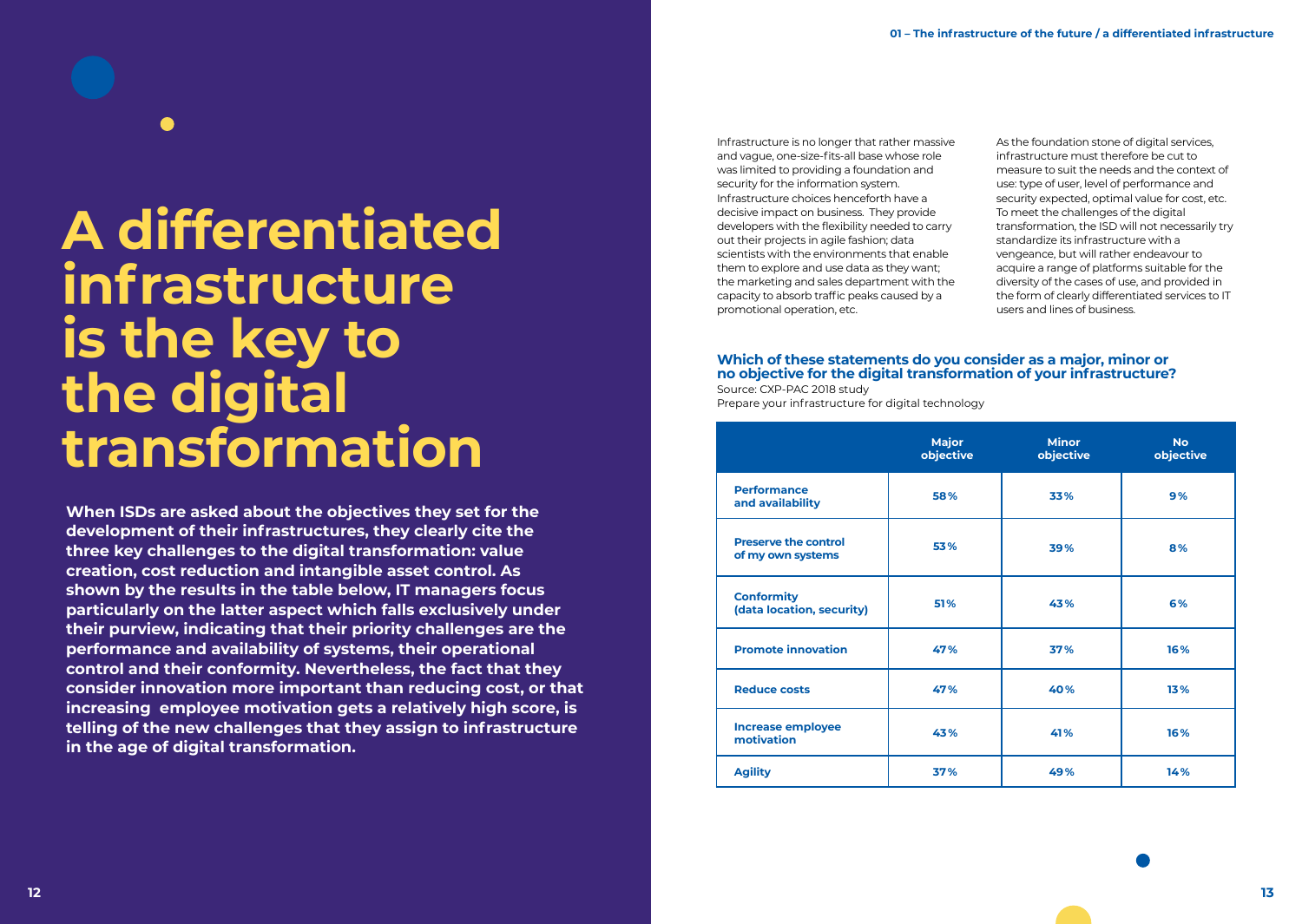# **Four models expected to coexist**

●

**To provide optimized infrastructure services according to needs, ISDs have four major options, each with its advantages and limitations.** 

### **ENDER**

#### **Traditional on-premise model**

Historical systems based on previrtualization technologies still make up a significant part of the French IT population. Whether operated by the companies themselves in their own data centres or outsourced to IT managers, they often contain the core of the company's expertise: its management rules, processes optimized over long periods, clients, etc. Criticized in many respects, these systems are often the result of heavy investments and must therefore be protected.

Many of them still fulfil their task for many transactional needs, even if they often wind up with debilitating limitations in terms storage or performance, for example. Their maintenance may also prove burdensome due to the cost of licences for proprietary software and an increasing scarcity of skills. Finally, they suffer from a deficit of opening and agility which stands in the way of innovation and of capitalizing on the application portfolio.

**(+) stability, tried and tested technologies (–) cost, lack of opening and agility**

### 驑

#### **Private on-premise cloud**

Taking advantage of virtualization technologies in particular, the private cloud model operated at the client has imposed itself as a middle path, enabling the company to enjoy most of the advantages of the cloud (sharing, elasticity, pay per use, etc.) while retaining direct control of one's systems. Sensitive sectors (finance, defence, energy, transport, etc.) resort to this model in particular for reasons to do with security, conformity and auditability.

Nevertheless, by not taking the cloud rationale to the limit, this model cannot capitalize on its full potential. For example, on its own, a company rarely attains the indispensable critical size to make the most of sharing. Similarly, it has neither the resources nor the expertise needed to maintain its cloud infrastructure at the cutting edge of innovation, so it gradually builds up a technological debt.

**(+) control, security (–) incomplete benefits of the cloud, technological debt**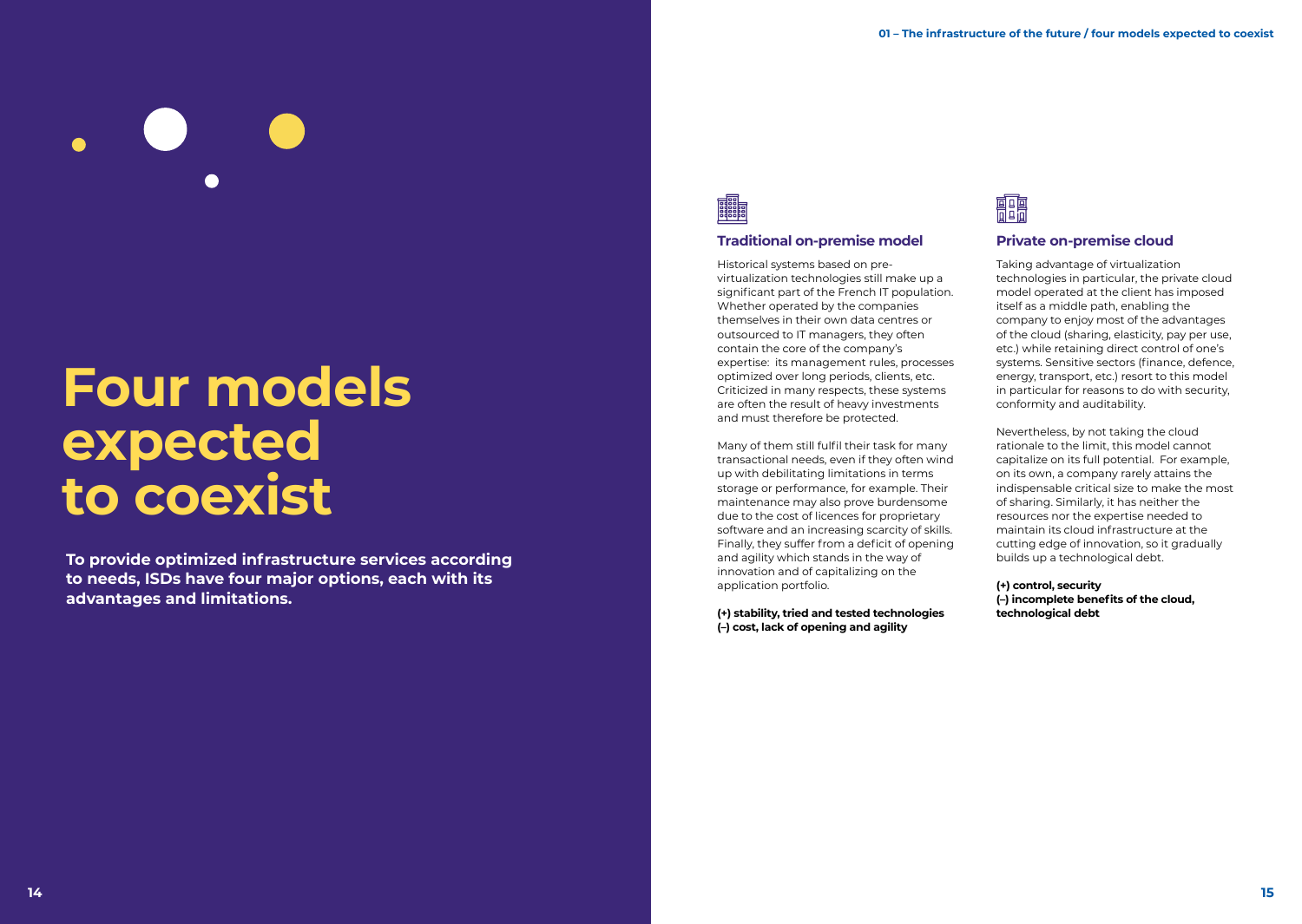

#### **Hosted private cloud**

This private cloud model can be outsourced entirely to an IT manager who will see to the operation and maintenance. The systems are reserved for the exclusive use of a single customer for the sake of maximum security. Physically and logically sealed, they can also be located in France or elsewhere in Europe. This approach makes it possible to obtain a customized, secure, and yet flexible and open-ended infrastructure.

Although the issue of critical mass remains, it now concerns only the systems themselves. From the point of view of operating resources and skills, the IT manager is capable of mobilizing more experts and of monitoring technological advancements more closely, and therefore of maintaining each infrastructure at the state-of-the-art level. It is moreover in his interest, because in this model, he will henceforth assume responsibility for the Service Level Agreements (SLAs).

**(+) security, customization, technologies at the state-of-the-art level (–) incomplete benefits of the cloud**

#### **Public cloud**

Driven by the strength of hyperscalers (Amazon, Google, Microsoft) and a number of independents, the public cloud model is the culmination of the concept of IT on demand, all the more so as it is less expensive and resources are shared on a large scale and invoiced precisely per use. These well-known benefits are ever so topical today thanks in particular to the significant progress made in terms of security and the considerable wealth of the catalogues of services which continue to expand, in particular thanks to tools that specialize in big data, artificial intelligence, the Internet of Things (IoT), etc.

Nevertheless, the public cloud is not free of disadvantages. First, cloud providers do not always provide sufficient advice, integration and operation services so that the solution can be integrated properly, sustainably and effectively in the company's IS, so these aspects have to be attended to. Furthermore, the opposite side of the model's simplicity is its relative rigidity: It is necessary to stick without fail to the recipe established by the operator because any change of ingredient or quantity comes at a heavy price. Finally, the public cloud makes economic sense only if you have a consolidated vision of consumption in real time. Experience has shown that the ease of consuming and the decentralization of purchasing the business-line level are not conducive to discipline. How many times can we see virtual machines that have remained open beyond their issue? The capacity to manage costs finely is the key to profits.

**(+) flexibility of use, savings, innovation (–) technical constraints, hidden costs, support deficit**

## **Summary table**

| <b>Model</b>                                    | Pluses +                                                                         | <b>Minuses -</b>                                               |  |
|-------------------------------------------------|----------------------------------------------------------------------------------|----------------------------------------------------------------|--|
| <b>On-premise traditional</b><br>model (legacy) | - Stability<br>- Tried and tested<br>technologies                                | - Cost<br>- Lack of openness<br>- Lack of agility              |  |
| <b>On-premise</b><br>private cloud              | - Control<br>- Security                                                          | - Incomplete benefits<br>of the cloud<br>- Technological debt  |  |
| <b>Hosted private cloud</b>                     | - Security<br>- Customization<br>- Technologies at the<br>state-of-the-art level | - Incomplete benefits<br>of the cloud                          |  |
| <b>Public cloud</b>                             | - Flexibility of use<br>- Savings<br>- Innovation                                | - Technical constraints<br>- Hidden costs<br>- Support deficit |  |

C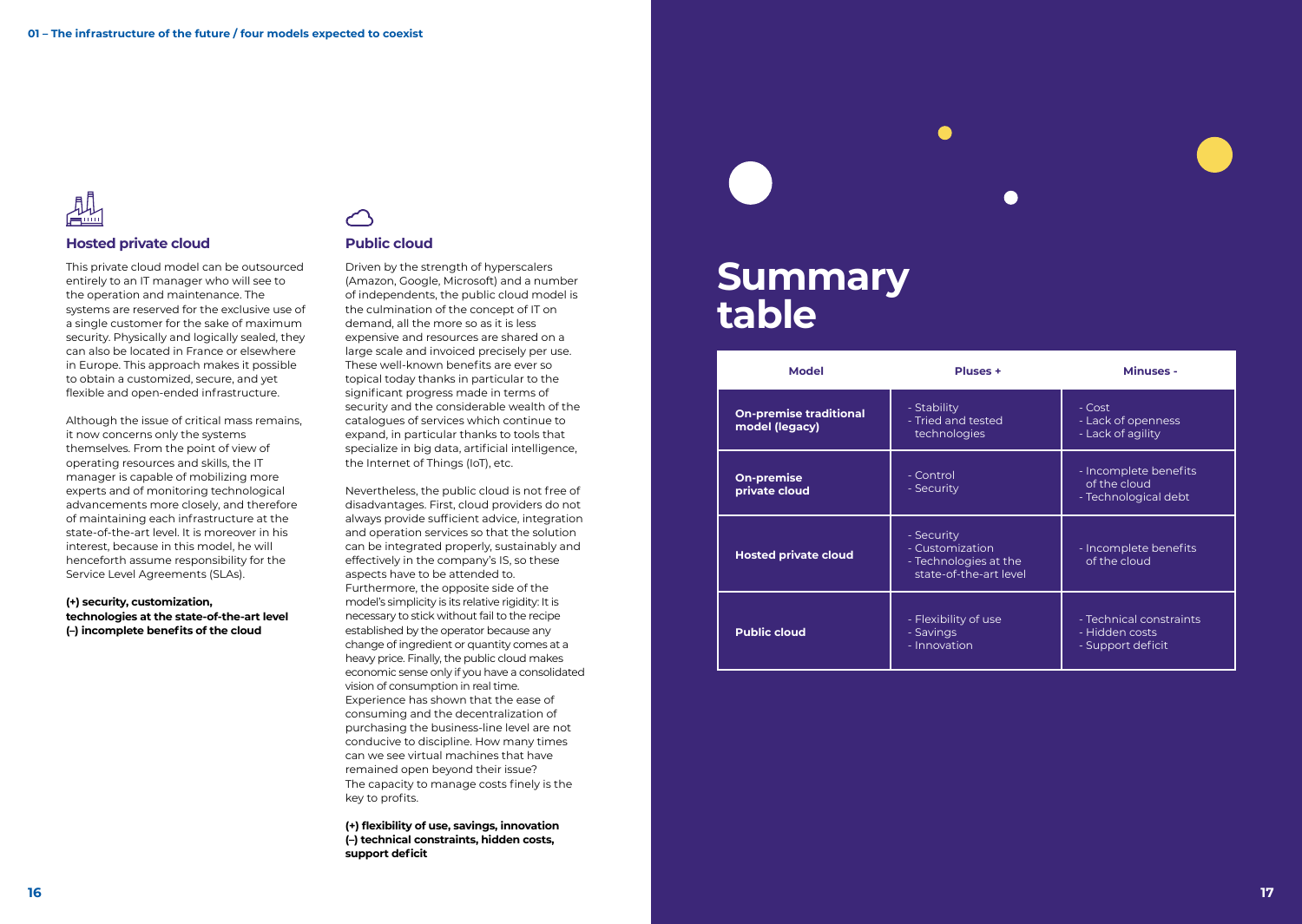# **Hybridization multiplies the possibilities**

**Thanks to the specific features and respective advantages of the different operational models, the company has a choice that enables it to find the most suitable infrastructure solution for its needs and constraints. Above all, the possibility of composite services that combine two (or more) of these models paves the way to hybrid, finer and more targeted approaches. Packaged and ready to use, these services are then proposed – or even imposed – to developers in response to their predefined situations, whether to minimize costs, improve the quality of service, or limit the risks.**

**Some cases of use already commonplace provide a good overview of the potential of these hybrid strategies, where the cloud could often hold a paramount position** 

#### **Cloud bursting**

Public cloud resources are expected to take over automatically from the private cloud to manage load peaks that exceed the latter's capacity. This makes it possible to size the infrastructure only for the current operation and to guarantee the continuity of service in case of exceptional demand nonetheless (sales, launch of a new product, hot topic, etc.)

#### **Public front-end / private back-end**

In this widespread model, the company opts to keep full control of its data and core business processing, which are both sensitive and stable. Conversely, it puts in the public cloud applications intended for the end users, for greater flexibility in terms of performance and open-endedness.

#### **Specialized services**

Applications require more and more frequently specific features or calculations that the company does not necessarily have the interest – or the capacity – to carry out itself, e.g. the simultaneous translation of the statements of a conversational agent or the execution of standard algorithms for big data. In such a case, these resources can be found in the cloud and integrated in the application process.



 $\bullet$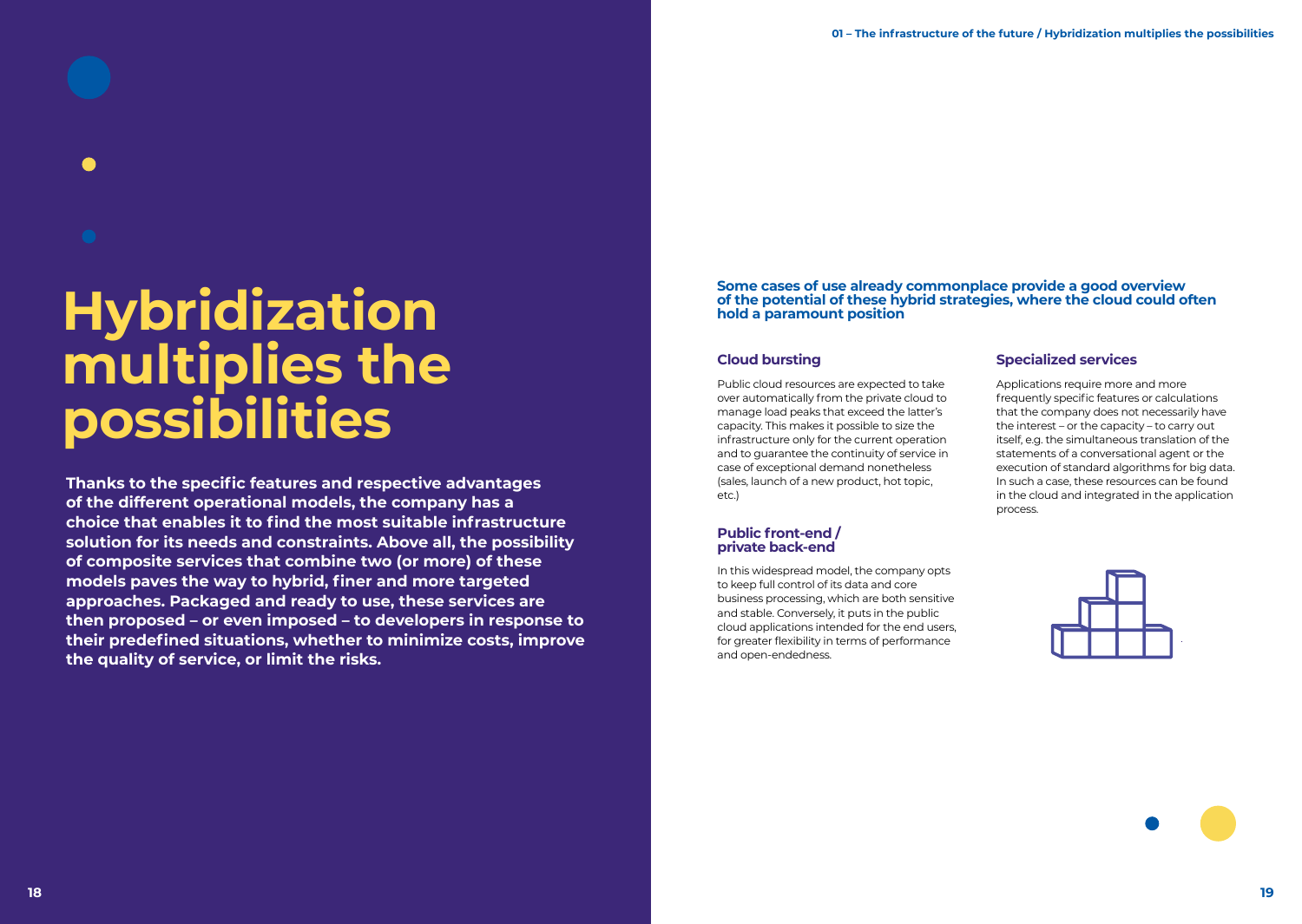# **Heterogeneity: a reality and an opportunity**

**The various infrastructure models, from the traditional internal data centre to the public cloud, have long been presented as successive steps of an inevitable and necessary path to modernity. The perception has now changed. It appears more and more clearly in fact that the infrastructure is destined not for this linear fate, but to diversify in order to meet the multiple needs of users. Furthermore, the urgency of digital technology goes against the major recasting projects which strain the budgets and resources without any certainty as to ROI.**

We must therefore no longer aspire to build a vast, single base or to migrate, on principle, all our systems to the public cloud. In the face of a rapidly and constantly changing technological environment and line of business, this is a time for pragmatism, and the infrastructure of the future will most likely comprise some legacy environments for applications whose portability would be superfluous or too risky, a large part of the private cloud for the core business, and multiple services sourced in various public clouds.



For companies that have embarked on the digital transformation, this heterogeneity and hybrid and multi-cloud strategies are already a reality. The aforementioned CXP/ PAC study shows that 95% of companies have placed at least part of their infrastructure in the cloud. For nearly 4 out of 10 companies, this share is already even more than half. Furthermore, according to a study conducted by the publisher RightScale, 81% of the companies have a multi-could strategy, using nearly 5 different clouds on average.

Although it runs counter to recent standardization and consolidation trends, this heterogeneity can ultimately be considered an opportunity to build an optimal infrastructure, differentiated according to needs, and capable of providing close support for the corporate strategy. The challenge will conversely be to manage to define, assemble, orchestrate and improve the multiple services apace with the lifecycle of the application, without ceasing to provide the appropriate service and security levels. We can therefore imagine that a banking application is developed and tested first in the public cloud for the sake of convenience, and then have its transactional component repatriated in the private cloud for the sake of security, from which customer data which have remained in legacy systems will be invoked.

## **+34 ,3 %**

#### **The annual growth rate of the hybrid cloud market from 2016 to 2022 according to Infoholic Research.**

RightScale 2018, State of the Cloud Report™, February 2018.

 $\bullet$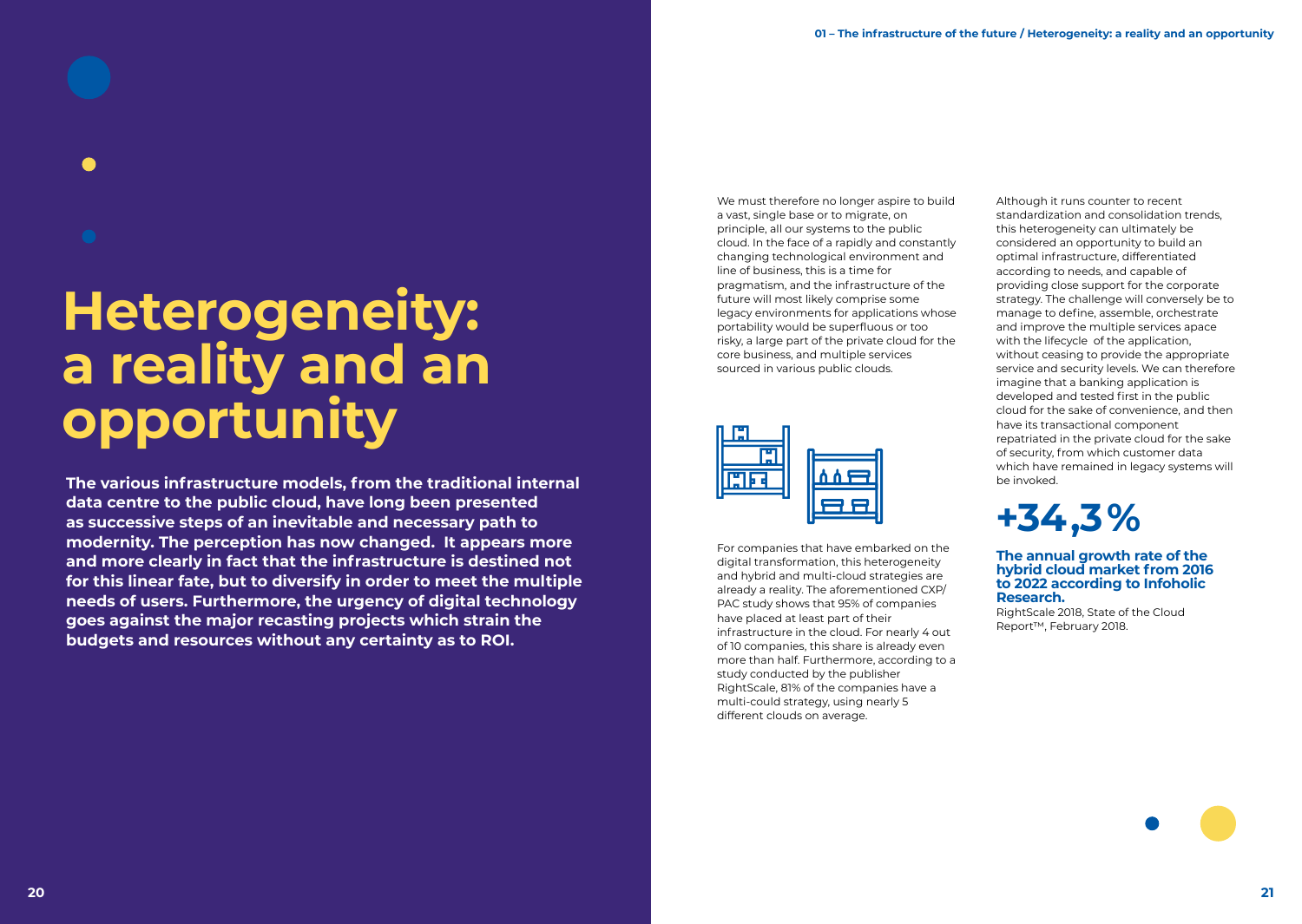



# **mastered,**

diversity becomes a force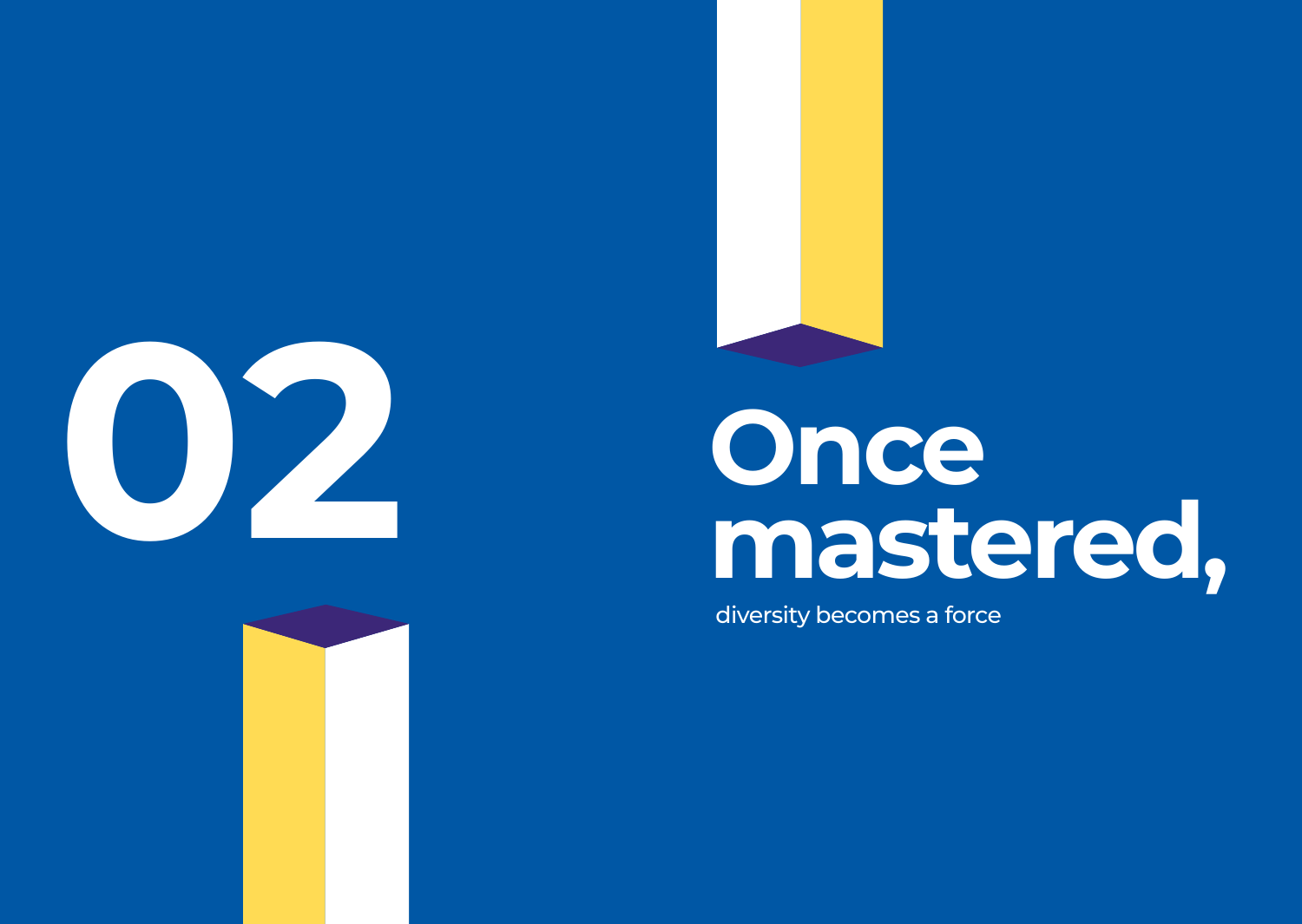# **Solving the operational equation**

 $\bullet$ 

**The principle of being able to run every application service on the environment most suitable to its nature, criticality and context of use is undoubtedly appealing – On condition that the different environments can be made to cohabit harmoniously to make the most of their specific features without being hampered by their heterogeneity. But this requires solving a complex operational equation, since it is necessary to solve three interdependent dimensions simultaneously:**

#### **Technical dimension:**

In the continuum of the traditional functions of production, each platform taken individually must behave as expected and provide the anticipated performance, availability and security levels for the end users.

#### **Practical dimension:**

To be used efficiently and in optimal fashion, infrastructure services must be presented to their users (developers, data scientists, etc.) in an attractive form, their underlying complexity must be concealed, and they must be developed apace with their needs.

#### **Strategic dimension:**

It is necessary to bear in mind the three main challenges of IT at the time of the digital transformation – value creation, cost reduction and intangible asset control – and to make sure that the infrastructure contributes directly and concretely to that end.

To manage a heterogeneous infrastructure, the ISD must therefore rise to the occasion without losing sight of the more fundamental layers. To promote data and application interoperability and develop sophisticated and relevant business services, it has to address the three technical, practical and strategic dimensions in a coherent manner. But to do that, it needs new tools and new indicators which will enable it to gauge the different levels of granularity and manage its global service offer in a dynamic manner.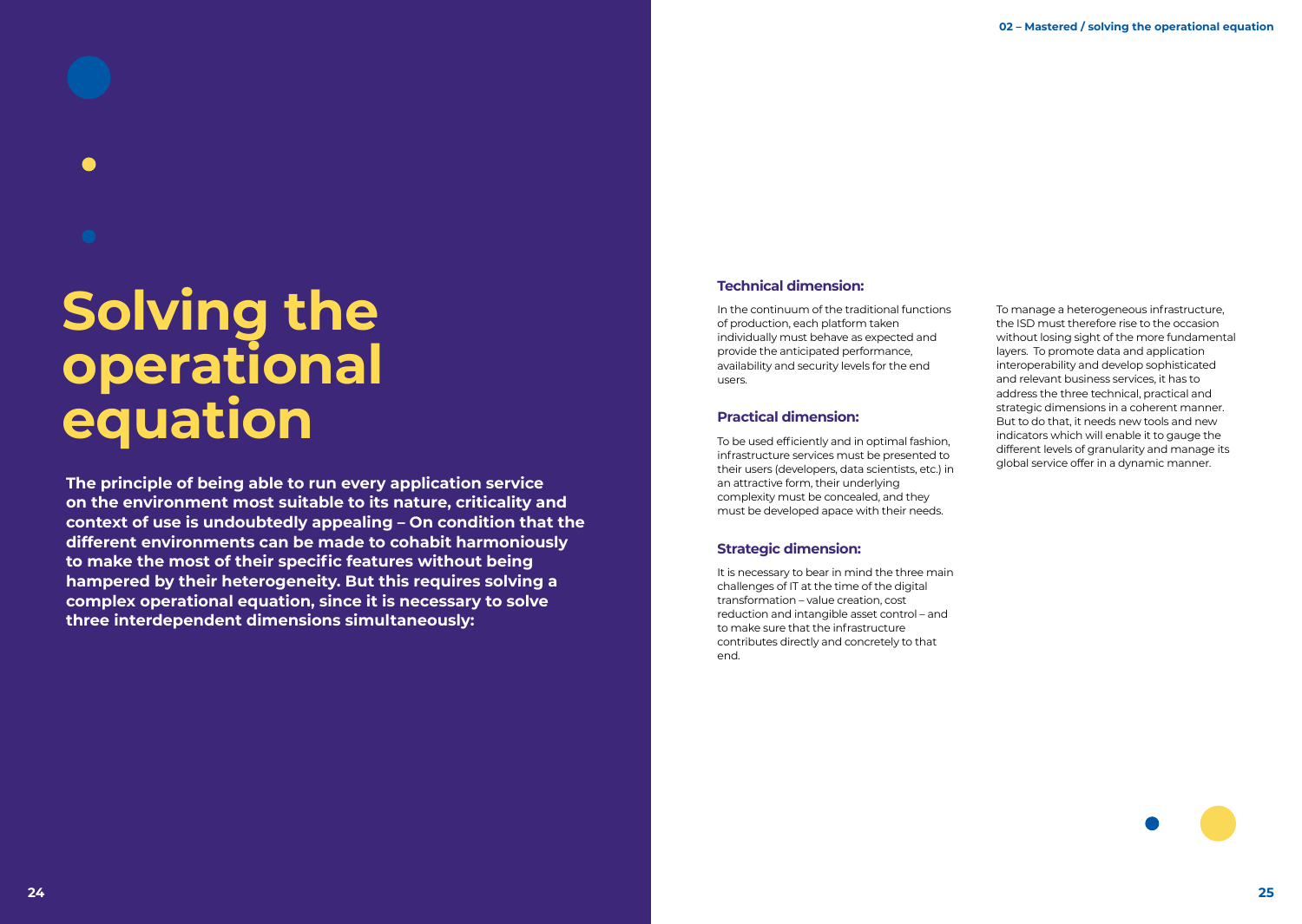## **90 %**

#### **of companies will acquire the necessary means and resources to manage hybrid infrastructures by 2020, according to Gartner.**

**By relying on specific management tools for different environments, a CMP (and tomorrow, an IMP) necessarily contains the following elements:**

#### **Portal**

Dusting the interfaces of traditional systems and unifying those of the different cloud providers, the portal offers a centralized console for administrators and a unique and personalized homepage for users, from which they can activate, deactivate and follow their services in the way of an e-commerce website.

#### **Service catalogue**

It lists and presents all the resources provided by the platform through its different environments, either in unitary form (VM, storage, network, standard development environment, basic workstation, etc.), or, with increasing frequency, in packages for a business-oriented private use (an environment configured for the requirements of data science, a complete sales rep station with office automation, CRM, BL etc.). A search engine enables users to discover the services that correspond to their needs.

#### **Cloud orchestration and brokerage**

Although they offer advantages of the same nature, the services provided by various public cloud operators at times have significant differences, in terms of cost, SLA, contractual conditions, ease of use etc. It is therefore necessary to be able to juggle between the different solutions available, if only not to be beholden to a single supplier.

In order to have the right environment, at the right time, on the right platform, the selected system allocates, provides, orchestrates and ensures reporting on the services subscribed from different cloud providers. According to the policies defined by the company, it may act automatically or require human validation, where necessary by making recommendations. This brokerage must ultimately be invisible for the users to whom the services have to be presented in a homogeneous manner independent of their origin.

#### **Automation**

The key to the efficacy of a heterogeneous environment and its benefits lies in the capacity to automate a maximum of tasks and optimization policies. This automation may be considered along two lines. The first lies in the more or less extensive packaging of services. The capacity to integrate a set of complex tasks (security, network, etc.) makes it possible to offer all-in services, well adapted and immediately available, which leads to sizeable productivity gains for them and/or IT. Once all the resources are connected, available and supervised, the second line of automation will consist of programming dictated operating rules: provisioning of additional VMs as soon as the load exceeds a certain threshold, switch over to a less costly environment outside peak hours, switching off systems at night, differentiation of backup modes depending on whether the data are hot, warm or cold, etc.

#### **Policy management**

Between the purely technical constraints, rules for use and business process optimization, contracts and terms of service of suppliers, and regulatory requirements, the infrastructure is governed by a complex web of policies which may moreover vary depending on the user profile. The CMP (or IMP) must enable persons authorized to implement, monitor, assess and check these rules and their application.

# **Infrastructure Management Platform is the key**

**The development of hybrid and multi-cloud models has led to tools that can be used to unify and centralize the management of those models: the Cloud Management Platforms (CMP). These solutions provide first and foremost the visibility and clarity that are indispensable for managing the complexity of heterogeneous environments.** 

**Most of these solutions do not offer the possibility of managing legacy environments from the same console, although such environments are an integral part of the scope.** 

**CMPs are nonetheless destined to turn into Infrastructure Management Platforms (IMP), which will offer the same features while being capable of taking the legacy into account.**

 $\bullet$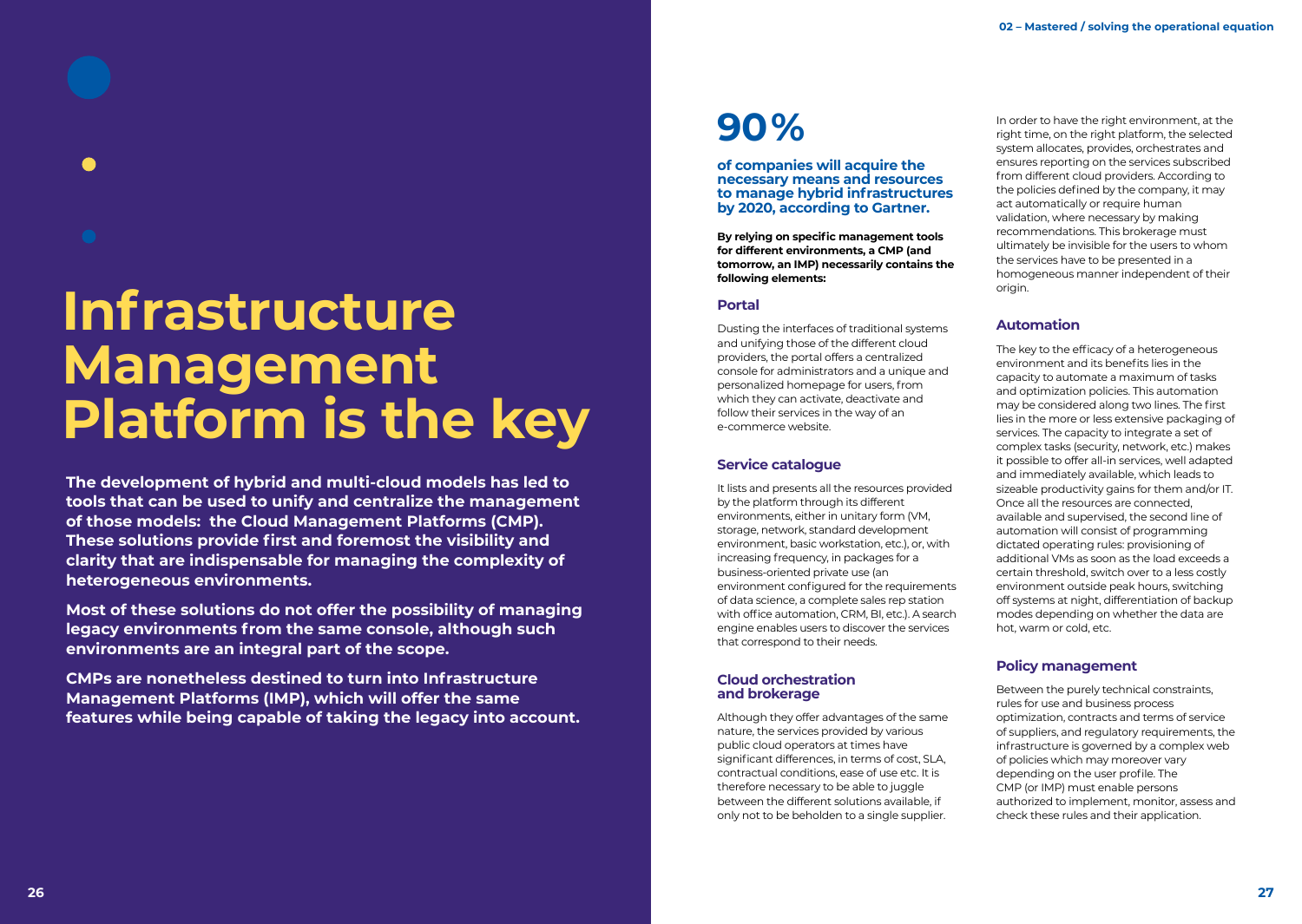#### **Management of regulations and compliance**

With the emergence of laws and regulations such as the GDPR in Europe or the Cloud Act in the United States, companies must make increasingly sure that their processing complies with them. They therefore become accountable to the authorities and their users for the location, appropriate security and auditability of their platforms and their data. In order to avoid stiff penalties, the CMP must be capable of integrating these requirements (and to monitor their rapid development) so as to ensure that all the rules are observed and to be able to prove it.

#### **People management**

Administrator, developer, business user -- very many people have to connect to the infrastructure, its tools and services, with specific powers and privileges for each of them. It is therefore necessary to manage the roles, rights and identities very strictly so that each user has access only to the authorized resources and features.

#### **Security**

Security is a major concern of course, all the more so in these increasingly elusive virtualized and dynamic environments. In addition to the issue of access and rights of persons, security must be considered on two levels: first, in a rather conventional manner, at the level of various individual resources, and secondly, which is newer, at the level of services. At stake is to ensure their confidentiality integrity, availability and traceability (CIAT) from end to end whereas they consist of technical links of different origins which are moreover likely to change. Tools such as Cloud Security Access Broker (CSAB) provide part of the answer.

#### **Monitoring**

The platform must offer a monitoring system so that it can be managed at its different levels of granularity: It is also necessary to be able alerted if a VM overloads or if, thanks to the IoT, a component is overheated, as well as to monitor the rate of use of a service or know the SLA of a cloud provider.

Management must increasingly consider performance from the user's point of view, as experienced on the other side of the screen. and not only from the technical perspective. For example, a user may have a very bad experience with an application simply because of a poor Wi-Fi connection, although all the operating indicators of the underlining components had been flawless. As regards application services in particular, it is necessary to try to have visibility – and a capacity for intervention – from end to end.

Resource-oriented (response time, rate of use, population, etc.) or business line-oriented (types of use, user experience, etc.), the KPIs will also feed the automated services and potentially, the analysis tools, which will make it possible to optimize the infrastructure.

#### **Financial and contractual management**

The platform must make it possible to monitor closely the consumption of services, the invoicing of the different suppliers and compliance with their commitments. This makes it possible to optimize consumption financially (RightScale assesses the amount of useless expenses in the cloud at 35%) but also to relate it to the business service rendered. Ideally, the CMP/IMP makes it possible to compare the cost of an application / service to the business benefits obtained, and therefore to attune trade-offs in a Business Service Management (BSM) rationale.

## **90 %**

استظ

#### **of expenses in the cloud are wasted and could be avoided through a rigorous management of the services consumed**

RightScale 2018, State of the Cloud Report™, February 2018.

#### **The Cloud / Infrastructure Management Platform**

For all IT users (business lines, developers, administrators, etc.) the CMP/IMP is both a gateway to the services offered and the machine that ensures that these services are compliant, controlled and efficient.

| Administrator |                                                    | Developers<br><b>Business users</b> |  |         |  |  |
|---------------|----------------------------------------------------|-------------------------------------|--|---------|--|--|
|               | CMP/IMP                                            |                                     |  |         |  |  |
|               | Portal                                             |                                     |  |         |  |  |
|               | People management                                  |                                     |  |         |  |  |
| Supervision   | Packaged business services<br>Development services |                                     |  |         |  |  |
|               |                                                    |                                     |  |         |  |  |
|               | Cloud orchestration & brokerage                    |                                     |  |         |  |  |
|               | Automation                                         |                                     |  |         |  |  |
|               | Policy management                                  |                                     |  |         |  |  |
|               | Compliance management                              |                                     |  |         |  |  |
|               | Security                                           |                                     |  |         |  |  |
|               | Monitoring                                         |                                     |  |         |  |  |
|               | Financial and contractual management               |                                     |  |         |  |  |
|               |                                                    |                                     |  |         |  |  |
|               |                                                    |                                     |  |         |  |  |
|               | Infrastructure resources                           |                                     |  |         |  |  |
|               |                                                    | 面面面                                 |  | 面<br>口回 |  |  |

انشضا

1919 i91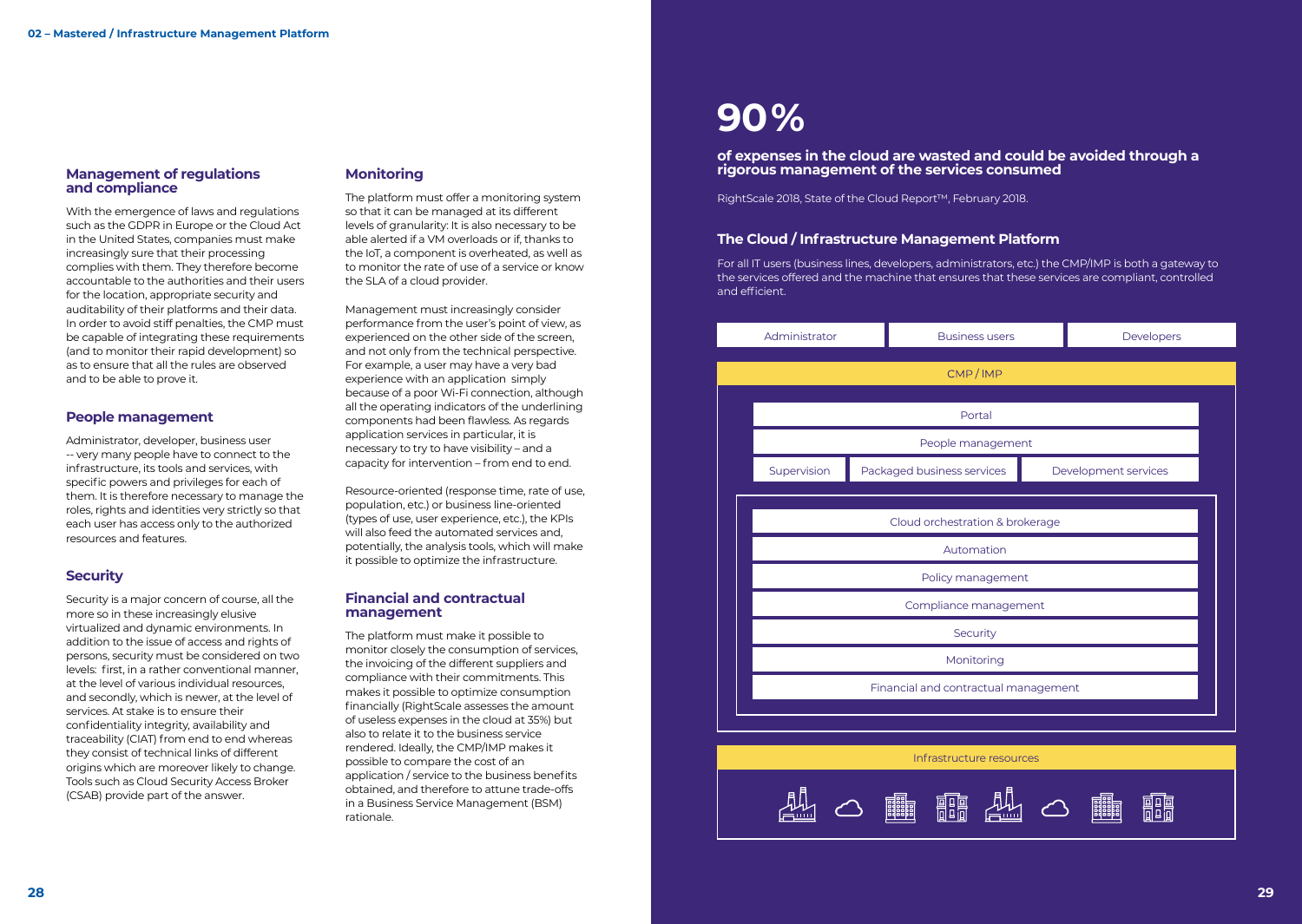## **Ingredients of success**

 $\bullet$ 

**An indispensable control tower, the CMP (or IMP) does not suffice in and of itself for the infrastructure to meet all the challenges of the digital company. It is the instrument of the effective and controlled implementation of new architectures, but does not address all the business and technical questions. A certain number of technical, organizational and human ingredients have to be added to that end so as to make the most of what a heterogeneous environment has to offer:**

#### **An updated urbanization plan**

Upstream from the policies that will be implemented in the CMP, the ISD must update its urbanization plan to include the public cloud and the conditions of use of new infrastructure services: data strategy and differentiation of use according to their sensitivity, strategy and management of the APIs and Docker containers, …

#### **Industrialized migration processes**

Although the infrastructure accepts a legacy part, the aim is nonetheless still to provide all the benefits of the cloud to eligible applications. There will be many migrations therefore and it is necessary to implement appropriate processes and tools, if necessary through a specialized partner, to accelerate and secure each project. Particular attention will be paid to automate a maximum of tasks by capitalizing as the projects progress. Migrants from cloud to cloud (private to public, public to private, etc.) must not be neglected either, as they are far from trivial.

#### **Agile development**

Placed at the disposal of developers, infrastructure services must enhance and not impede their work. Customization, ergonomics, recommendations and, in certain cases, the obligations of the catalogue of services must help them implement rapidly the solution that meets their needs in optimal fashion. To that end, the infrastructure development strategy must engage in dialogue with the development strategy (agile, DevOps and continuous integration, up to continuous deployment) to support and equip it.

**30 31**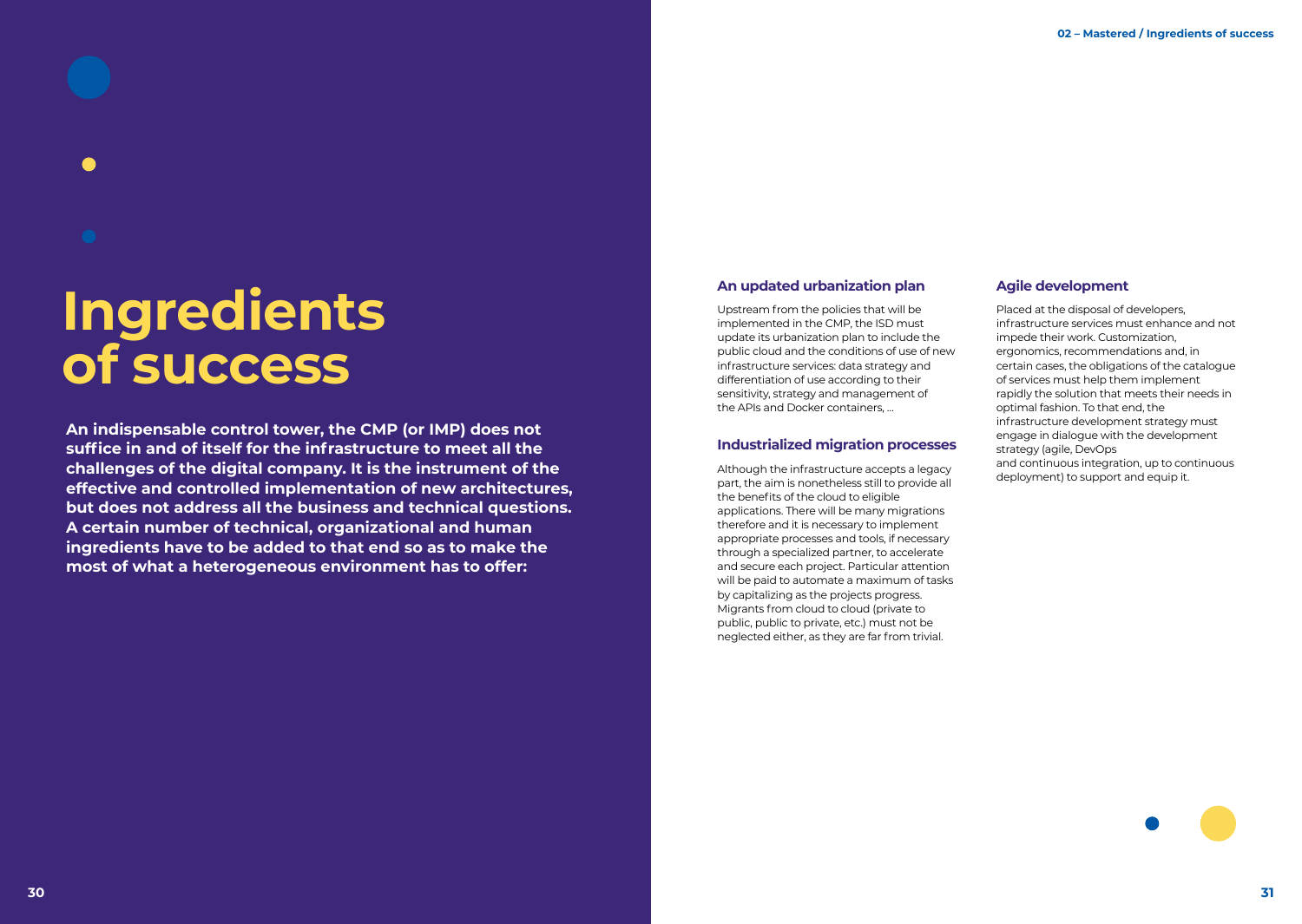#### **Where do the companies stand in the implementation of DevOps?**



#### **Secured hosting**

Data and processing may very well be "in the cloud," but they are physically somewhere and that location is far from being insignificant. Even today, it is one of the major concerns of companies for reasons of conformity, confidentiality and sovereignty. Nevertheless, all the data centres situated in France or elsewhere in Europe do not offer the same level of physical and logical security. Depending on the nature, criticality and sensitivity of the resources, we will have the possibility of choosing between different standards

(ISO 27001, SecNumCloud of the ANSSI…), up to Restrictive Regime Zone (RRZ) level established to protect the technical and scientific potential of the nation.

#### **Continuity, recovery and reversibility plans**

The more the activity of companies is digitized, the more costly the interruption of service becomes. Activity continuity and activity recovery plans (ACP and ARP respectively) are therefore drawn up to prepare the reaction to any operation incident. A reversibility plan which organizes the termination of a contract with a cloud provider and the recovery of the data he hosted can now be added to these classic measures. In the banking sector, providing for such an eventuality is even a regulatory obligation.

#### **Predictive maintenance**

The first link of the performance of any infrastructure remains the reliability of its constituent equipment. By maximizing the operational availability while rationalizing the interventions, predictive maintenance appears to be the ideal approach to guarantee the operational excellence of heterogeneous and complex infrastructures while keeping costs under control.

#### **Enhancement of expertise**

The heterogeneous infrastructure of the future is also a decompartmentalized and integrated infrastructure under constant development, which will no longer be segmented by technologies. New complex objects (application services, platforms, APIs) will appear which will have to be administered by focusing on the service rendered to users first and foremost. For production equipment this represents profound developments in terms of role and culture as well as expertise and equipment. Being able to analyse the indicators supplied by the CMP, and then to develop automation scripts based on these lessons, will consequently require experience and new skills. It is a critical change that will require support in the ISD.

These various components round the CMP make it possible not to suffer from heterogeneity but on the contrary to harness it so as to capitalize on what it has to offer and the specific assets of each environment.

Source: Forrester Research, January 2017.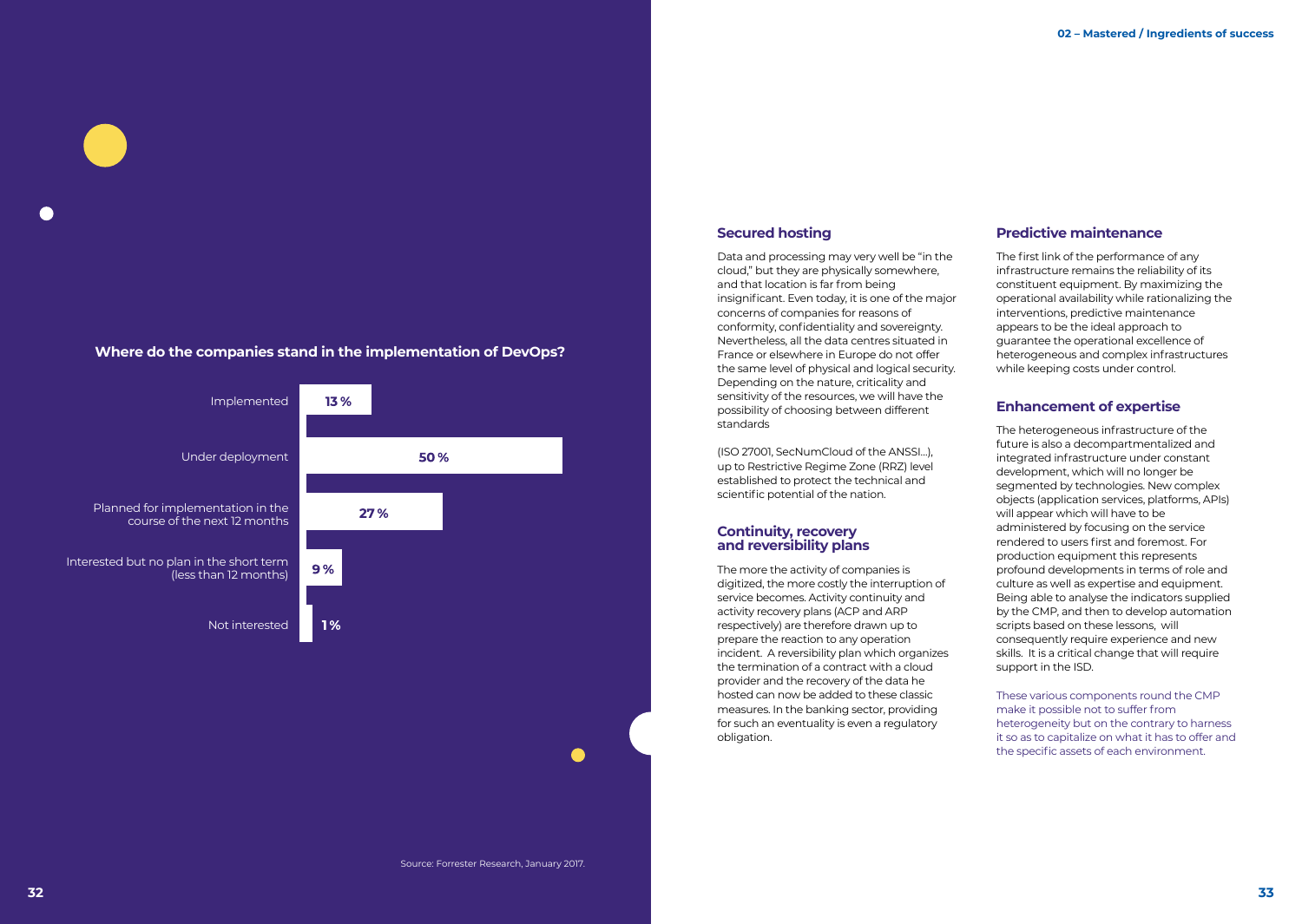

# **integrated transformation**

and operation strategy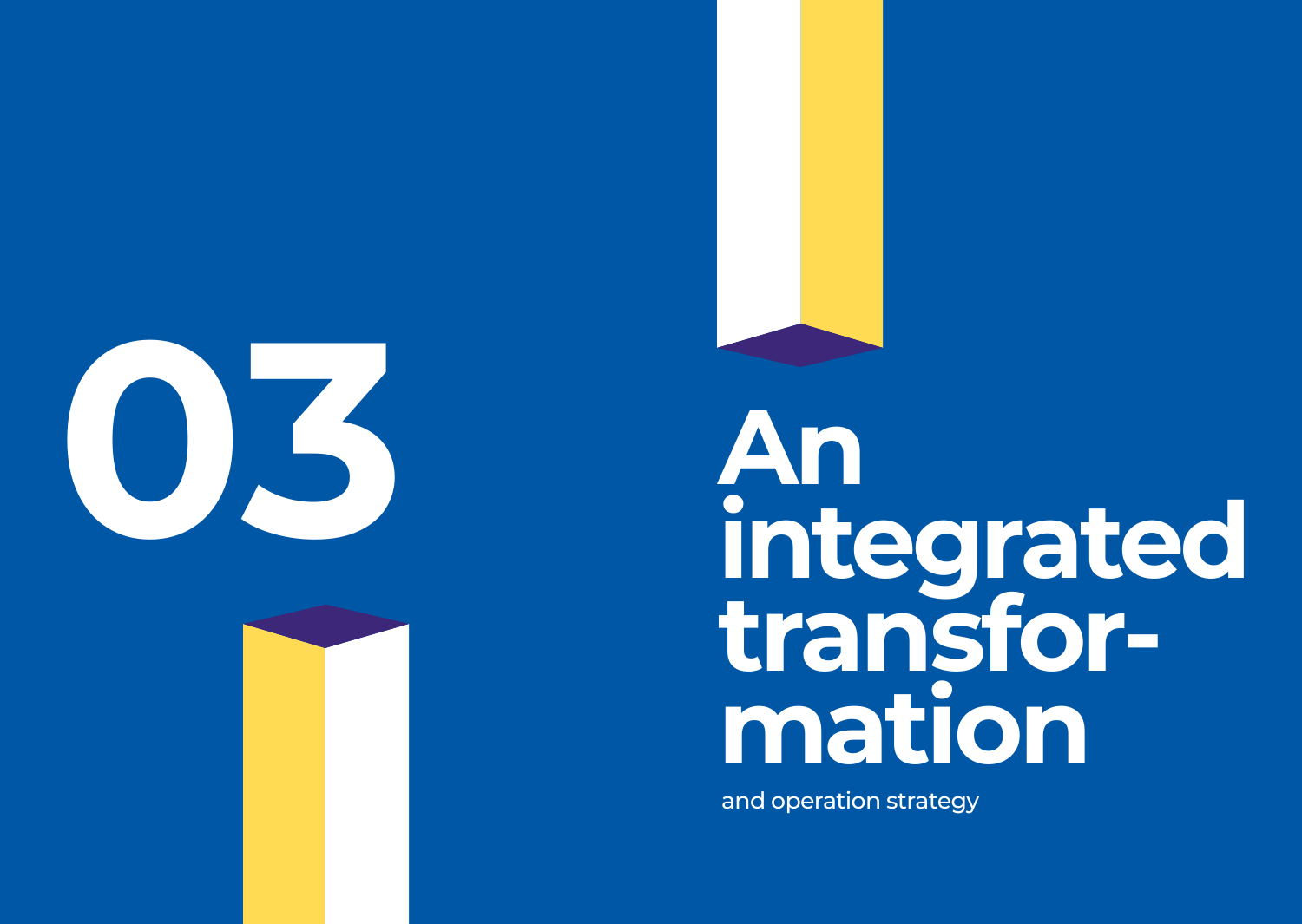**Build & run, hand in hand**

 **In the face of the pressing demands from the business lines, IT cannot afford to freeze services during the time it takes to take a new look at all the platforms and infrastructure. As in the case of application maintenance, where build and run go hand in hand, it is necessary to manage to produce and transform at same time.** 

**It will therefore be necessary to implement an integrated and progressive transformation strategy guided by the business needs but with due account of the operational requirements.**

**Here are the key points of this transformation plan:**

#### **Assess the eligibility of legacy applications for the cloud**

To define the scope of the transformation, it is necessary to determine the extent to which it is possible – and desirable – to migrate the existing applications to a public or private cloud environment. Will it be necessary to redesign the architecture? Can we be content with containerizing them ("lift & shift" approach)?

In addition to the technical feasibility of the operation, a business plan has to be devised for the medium term: what are the prospects of the application in terms of the number of users, volumes of transactions and data? How will the operating costs in the cloud develop in such a case? How and at what price will it be maintained?

#### **Define the target model**

Once the assets have been assessed, the preferential platforms are defined for the various applications depending on their nature, criticality, data handled, requirements in terms of regulations (such as the GDPR) and certification (SAP, for example), skills and scope of the project.

This model must be established in conjunction with the business lines, so as to meet their needs but also so that they can understand the constraints involved. For example, an application in the public cloud will of course be open-ended but within stricter limits than before. The main lines of the urbanization plan are set out.

#### **Choose your pace**

Advancing in an ambitious and determined manner does not mean rushing, no more than the term heterogeneous means dispersed or chaotic. The most important thing is to retain control of the systems so as not to expose the company to ill-considered risks. It is therefore better to proceed a little slower perhaps but to stay the course and meet the deadlines of the road map.

This road map will take account in particular of the priorities of the business lines, the skills and resources available, and the speed and visibility of the expected benefits, which are decisive to support the transformation momentum. Proceeding in successive steps makes it possible to spread out the budgets and mobilize fewer resources; conversely, it will ultimately be more costly in the end, with the risk of creating silos and blind spots.

#### **Test, compare and implement pilot projects**

The incomparable flexibility of the cloud makes it an ideal tool for experimenting. Production can benefit from it by adopting more agile and pragmatic approaches in turn. Before choosing, then generalizing infrastructure solutions, they should be tried and tested under real conditions, and suppliers should be challenged, etc. so as to gain experience and maturity and to determine which services are best suited for the projects.

#### **Do not get bogged down**

The usual rules of prudence regarding the risk of commercial and technological dependence must be applied with cloud providers, all the more so as freedom, flexibility and agility are among the main objectives. It is necessary to implement a reversibility plan so as to be able to withdraw in a rapid and orderly manner and be attentive to the supplier's technological road map to retain compatibility and opening.

#### **Prepare the change**

The development of the infrastructure will entail major changes at different levels which will require guidance and support. First of all, developers will have to familiarize themselves with the packaged services that will be proposed and, at times, imposed. They will also have to comply with good practices of use, for example deactivate the environments as long as they are no longer in use.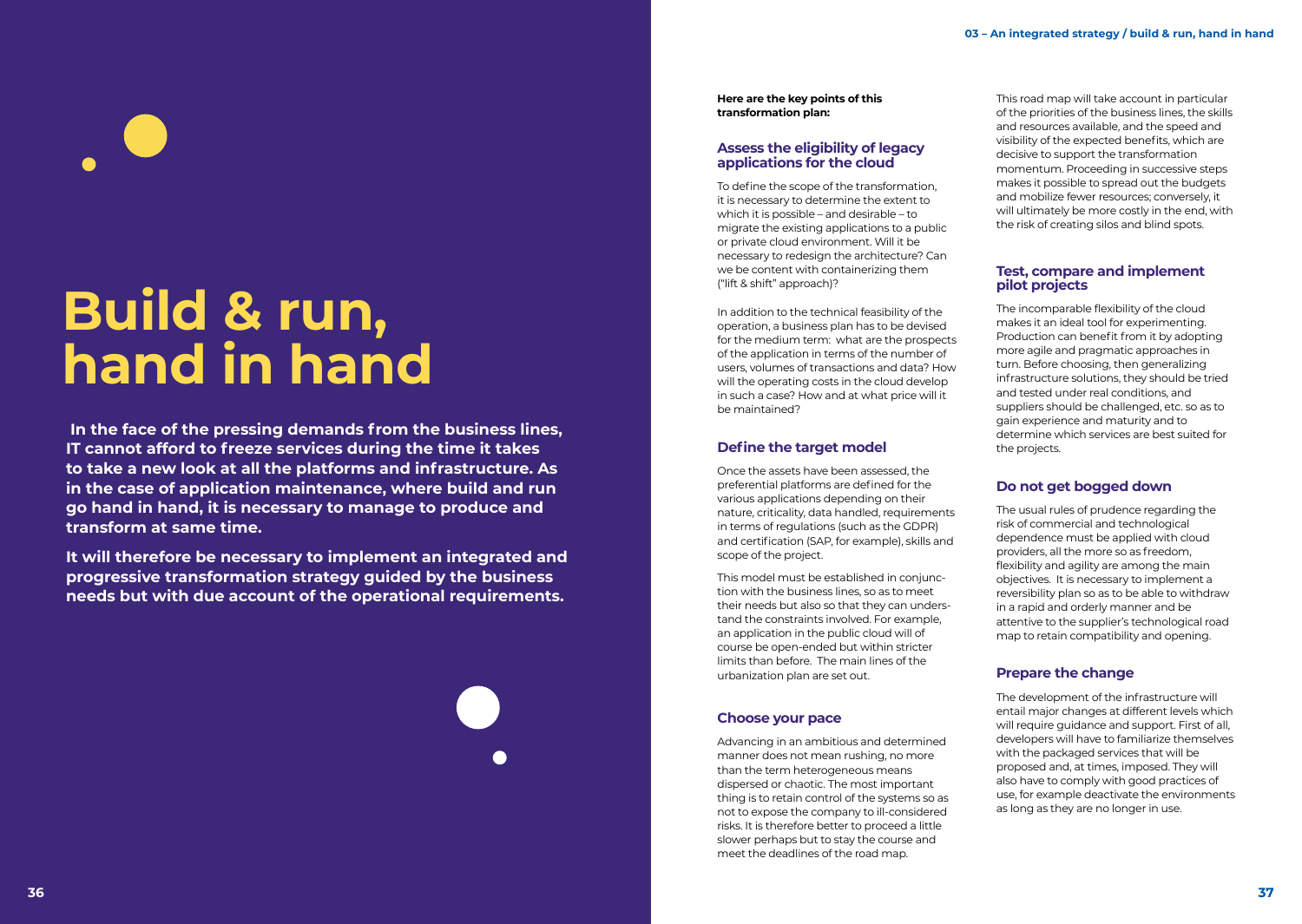#### **Example of an infrastructure transformation path**

A classic approach consists of familiarizing oneself with cloud environments by opting for infrastructure as a service (IAAS), initially reserved to certain precise uses (development, digital applications, etc.). In a second stage, the legacy administration is integrated in a single Infrastructure Management Platform, so as to have global visibility of the systems. Finally, the resources are packaged in the form of services for developers.



 $\bullet$   $\bullet$ 

Concerns the organization of the ISD which, in this hybrid and heterogeneous model, becomes a provider of services for its internal clients. It will therefore be necessary to manage this offer: define and rationalize it, adapt its technological content, pricing, SLAs, etc. depending on the expectations of users, present it in an attractive and businessoriented way, promote it, etc. .. and briefly, adopt "commercial" posture that can be very different from the traditional technical culture of the ISD.

#### ...

#### **The third change**

will take place at the level of operations to provide services in accordance with cost and quality commitments. The arrival of new, more customer-oriented performance indicators, and new tools particularly for management and automation, may also upset well entrenched habits.

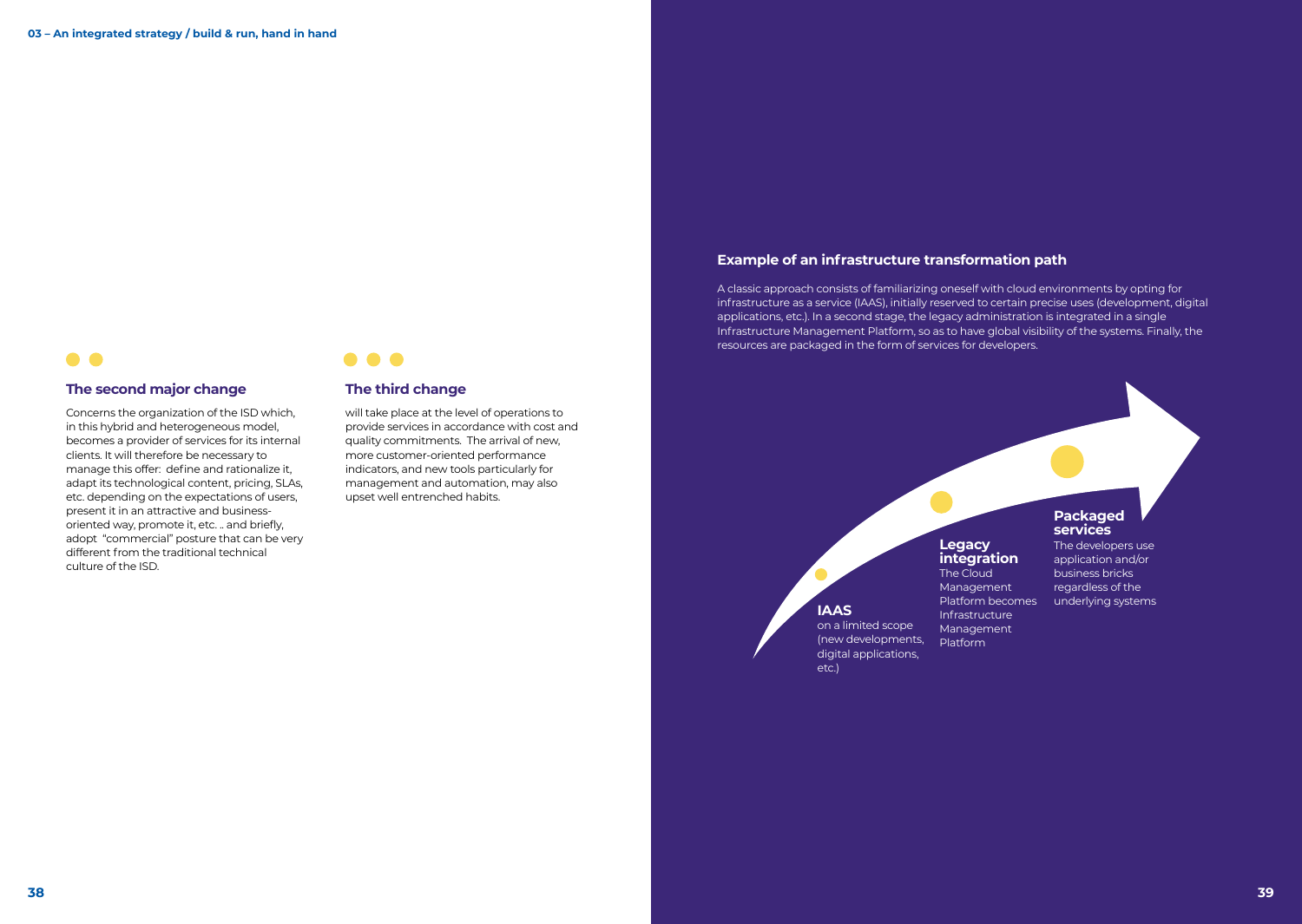# **conclusion**

As the cloud reaches maturity under its different forms, companies have an unprecedent choice for their IT infrastructure. This extensive choice gives the ISD means and resources to play a leadership role in the digital transformation by enabling it to respond simultaneously to these three major challenges: create value, reduce costs and inspire confidence in the intangible assets of the company. The need to protect investments and capitalize on the expertise of the organization does not doom the legacy fully, just as standardization requirements and hidden costs do not necessarily plead in favour of the public cloud. Each model has its virtues and it is up to the company to devise and deploy its own hybrid, multi-cloud strategy, according to its specific features, if necessary with the right measure of legacy.

Because it is customized and open-ended, this heterogeneity is an asset, on condition however of not being synonymous with dispersal and incoherence. Whereas the deployment of collaborative tools such as Office 365 or G suite on a large scale attests to a massive and irreversible shift to the cloud, these projects, by their scope, also show the need to bring all dimensions under control. For the ISD, the transformation path will be that of control and optimization. Around the indispensable Cloud/

Infrastructure Management Platform, the control tower of the administration, it will be necessary to adjust gradually its organization, skills, equipment, practices and stance with regard to customers to be able to devise, manage and operate these new integrated and business-oriented infrastructure services. For users of these elementary bricks, technology gives place, complexity disappears, security and performance are self-evident. But for the IT teams, arrive at such appearance of simplicity is undoubtedly a vaunting challenge of their expertise.

Any question? Please do not hesitate to contact us at marketing.be@econocom.com or visit or website www.econocom.be